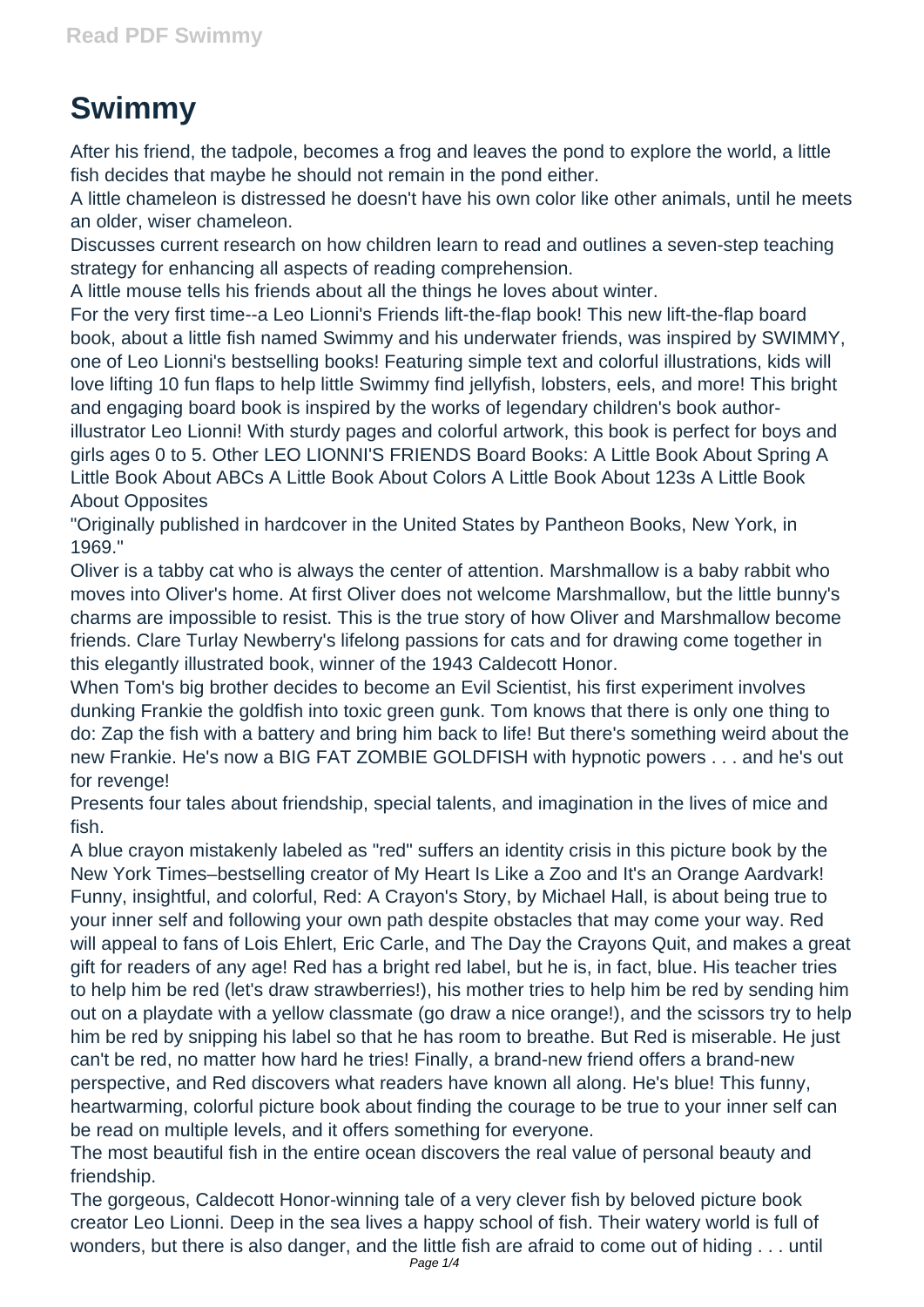Swimmy comes along. Swimmy shows his friends how--with ingenuity and team work--they can overcome any danger. Winner of the 1964 Caldecott Honor, this beloved tale of a brave little fish has been a favorite to generations of readers. To celebrate Swimmy's fiftieth anniversary, we are issuing a handsome special edition hardcover that includes a bonus poster.

Hands-on lessons can be fun and compelling, but when it comes to life science, they aren't always possible, practical, effective, or safe. Children can't follow a lion as it stalks a gazelle, visit the exotic kapok tree in a rain forest, or swim alongside the underwater life in a pond. But they can explore a whole world of animals, plants, and ecosystems through the pages of beautifully illustrated, science-themed picture books. Perfect Pairs, which marries fiction and nonfiction picture books focused on life science, helps educators think about and teach life science in a whole new way. Each of the twenty-two lessons in this book is built around a pair of books that introduces a critical life science concept and guides students through an inquirybased investigative process to explore that idea--from animal/environment interactions to the role of structure in plant and animal survival, from inheritance of traits to variation of species. Each lesson starts with a "Wonder Statement" and comprises three stages. "Engaging Students" features a hands-on activity that captures student interest, uncovers current thinking, and generates vocabulary. The heart of the investigative process, "Exploring with Students," spotlights the paired books as the teacher reads aloud and helps students find and organize information into data tables. "Encouraging Students to Draw Conclusions" shows students how to review and analyze the information they have collected. Bringing high-quality sciencethemed picture books into the classroom engages a broad range of students, addresses the Performance Expectations outlined in the Next Generation Science Standards, and supports the goals of the Common Core State Standards for English Language Arts. Even if you are science shy, Perfect Pairs can help you become a more confident teacher whose classroom buzzes with curious students eager to explore their natural world.

In this charming Read & Listen edition, kids can dive deep in the sea to discover a happy school of little fish. Their watery world is full of wonders, but there is also danger, and the little fish are afraid to come out of hiding . . . until Swimmy comes along. Swimmy shows his friends how—with ingenuity and team work—they can overcome any danger. With its graceful text and stunning artwork, this Caldecott Honor Book deserves a place in every family's ebook collection. This ebook includes Read & Listen audio narration.

Und noch ein Klassiker von Leo Lionni: Swimmy, der kleine Fisch, als großer Retter in der Not! >Kommt mit ins große Meer!, ruft Swimmy den kleinen roten Fischen zu. Ich will euch viele Wunder zeigen! Der winzige, aber kluge Fisch Swimmy will ins große Meer hinaus. Denn dort warten die Wunder! Die kleinen roten Fische aber haben Angst vor den riesigen Fischen dort draußen. Swimmy überlegt und überlegt. Und endlich hat er eine Idee. Ich hab's!, ruft er fröhlich. Lasst uns etwas ausprobieren. Und schon bald schwimmt der Schwarm kleiner Fische in Form eines Riesenfisches in das weite Meer hinaus. Und wirklich - die Riesenfische wagen nicht in ihre Nähe zu kommen. Und so schwimmen noch heute viele kleine Fische, getarnt als Riesenfisch, glücklich durch das Meer... Das zentrale Moment ist nicht so sehr Swimmys Idee von einem großen Fisch, der sich aus einer Menge winziger Fische zusammensetzt, sondern sein energisch vorgebrachter Entschluss: >Ich spiele das Auge.

Frederick, the poet mouse, stores up something special for the long cold winter.

Newly illustrated and available for the first time in years, a haunting novella from the uncannily imaginative author of the national bestsellers Swamplandia! and Orange World: the story of a deadly insomnia epidemic and the lengths one woman will go to to fight it. Trish Edgewater is the Slumber Corps' top recruiter. On the phone, at a specially organized Sleep Drive, even in a supermarket parking lot: Trish can get even the most reluctant healthy dreamer to donate sleep to an insomniac in crisis--one of hundreds of thousands of people who have totally lost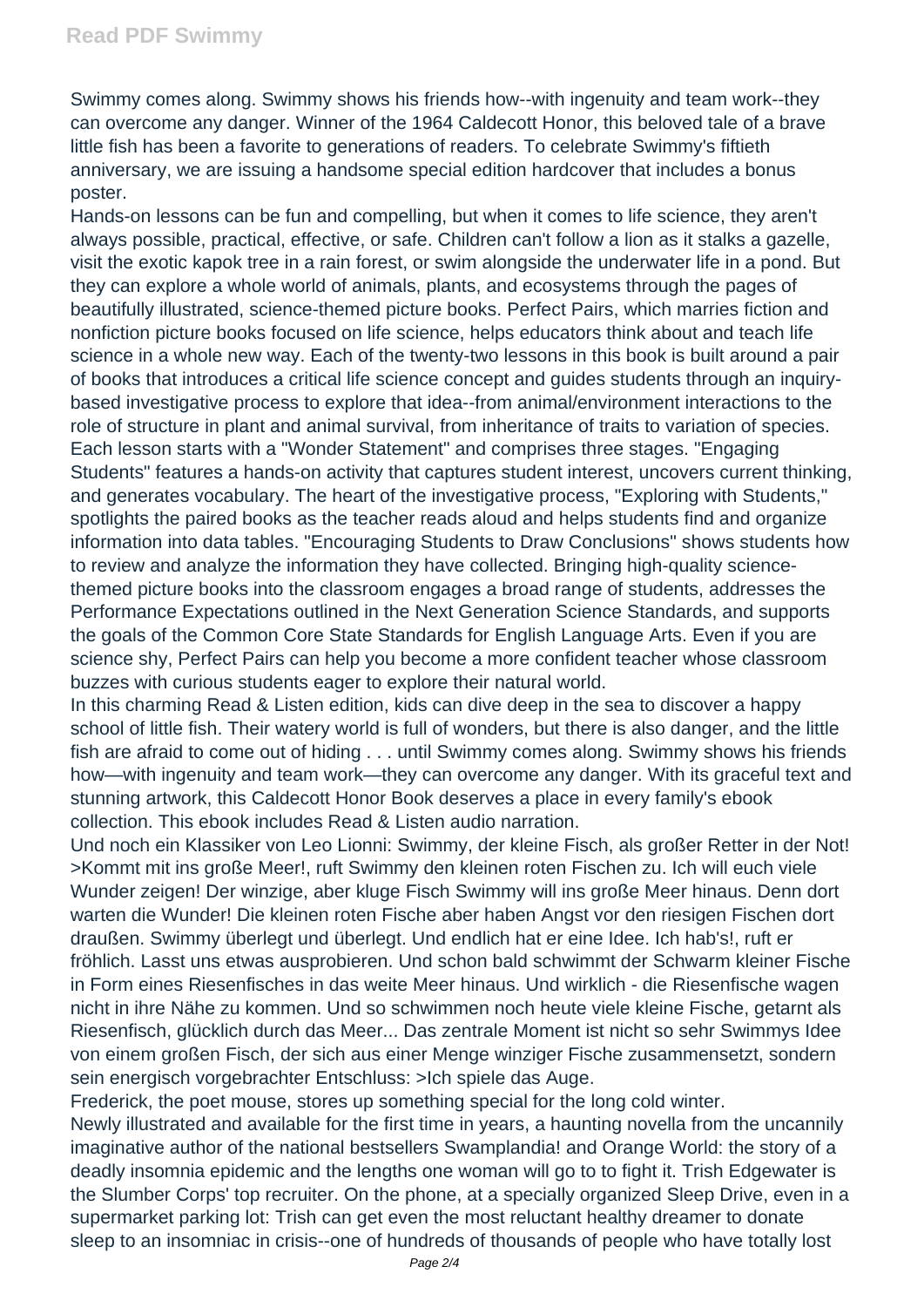the ability to sleep. Trish cries, she shakes, she shows potential donors a picture of her deceased sister, Dori: one of the first victims of the lethal insomnia plague that has swept the globe. Run by the wealthy and enigmatic Storch brothers, the Slumber Corps is at the forefront of the fight against this deadly new disease. But when Trish is confronted by "Baby A," the first universal sleep donor, and the mysterious "Donor Y," whose horrific infectious nightmares are threatening to sweep through the precious sleep supply, her faith in the organization and in her own motives begins to falter. Fully illustrated with dreamy evocations of Russell's singular imagination and featuring a brand-new "Nightmare Appendix," Sleep Donation will keep readers up long into the night and long after haunt their dreams.

A little black fish in a school of red fish figures out a way of protecting them all from their natural enemies.

"Die Geschichte eines winzigen, aber klugen Fisches, der den Schwarm der Artgenossen in Form eines Riesenfisches organisiert und so die fresslustigen richtigen Riesenfische verjagt gemalt in bezauberd zarten, verschwimmenden Wasserfarben." Mannheimer Morgen "Eine ghrafische Kostbarkeit." Stuttgarter Zeitung

Jessica the frog befriends the animal that hatches from an egg she brought home, thinking it is a chicken.

Hare solves his family's problems by tricking rich and lazy Bear in this funny, energetic version of an old slave story. With roots in American slave tales, Tops & Bottoms celebrates the trickster tradition of using one's wits to overcome hardship. "As usual, Stevens' animal characters, bold and colorful, are delightful. . . . It's all wonderful fun, and the book opens, fittingly, from top to bottom instead of from side to side, making it perfect for story-time sharing."--Booklist

A wingless bird is granted his wish for a pair of golden wings.

Mice experience day, night, and the seasons.

Introduces young readers to the letters of the alphabet.

Little Pezzettino's worry that he may be only a small piece of somebody else precipitates a journey of discovery.

The mice become so involved in their Mardi Gras masquerade they forget it is all in fun. Simon and Molly were the best of friends, just the two of them. Until Hester moved in. Hester doesn't want to ride the two-wheeler, like they always do; she wants to make paper airplanes instead. And the toast Simon makes for her is too boring; she wants to add cinnamon sugar. Molly happily goes along with all of her changes, but Simon liked things the way they were before Hester moved in. With Hester around, will Molly still want to be his friend? Lisa Jahn-Clough once again captures the complexities of friendship. She deftly explores the children's feelings of insecurity and exclusion, revealing both the hidden motives behind their actions and the keys to their reconciliation. Readers will discover that with a little understanding and compromise, while two is definitely better than one, three can be even more fun! In this classic book, a winsome, winning inchworm is proud of his ability to measure anything under the sun.

Swimmy (Oversized Board Book)Knopf Books for Young Readers

Discusses the equipment, techniques, and competitions associated with swimming. Contains activity sheets based upon popular children's books, designed in a convenient format so that they can be taken home by children. Each sheet includes a summary of the book, discussion questions and a list of learning activities for adults and children.

Summarizing current research and weaving it into practical instructional strategies that teachers can immediately use with young English language learners (ELLs), this book addresses a major priority for today's primary-grade classrooms. All aspects of effective instruction for ELLs are explored: oral language development and instruction, materials, word study, vocabulary, comprehension, writing, and home-school connections. Assessment is